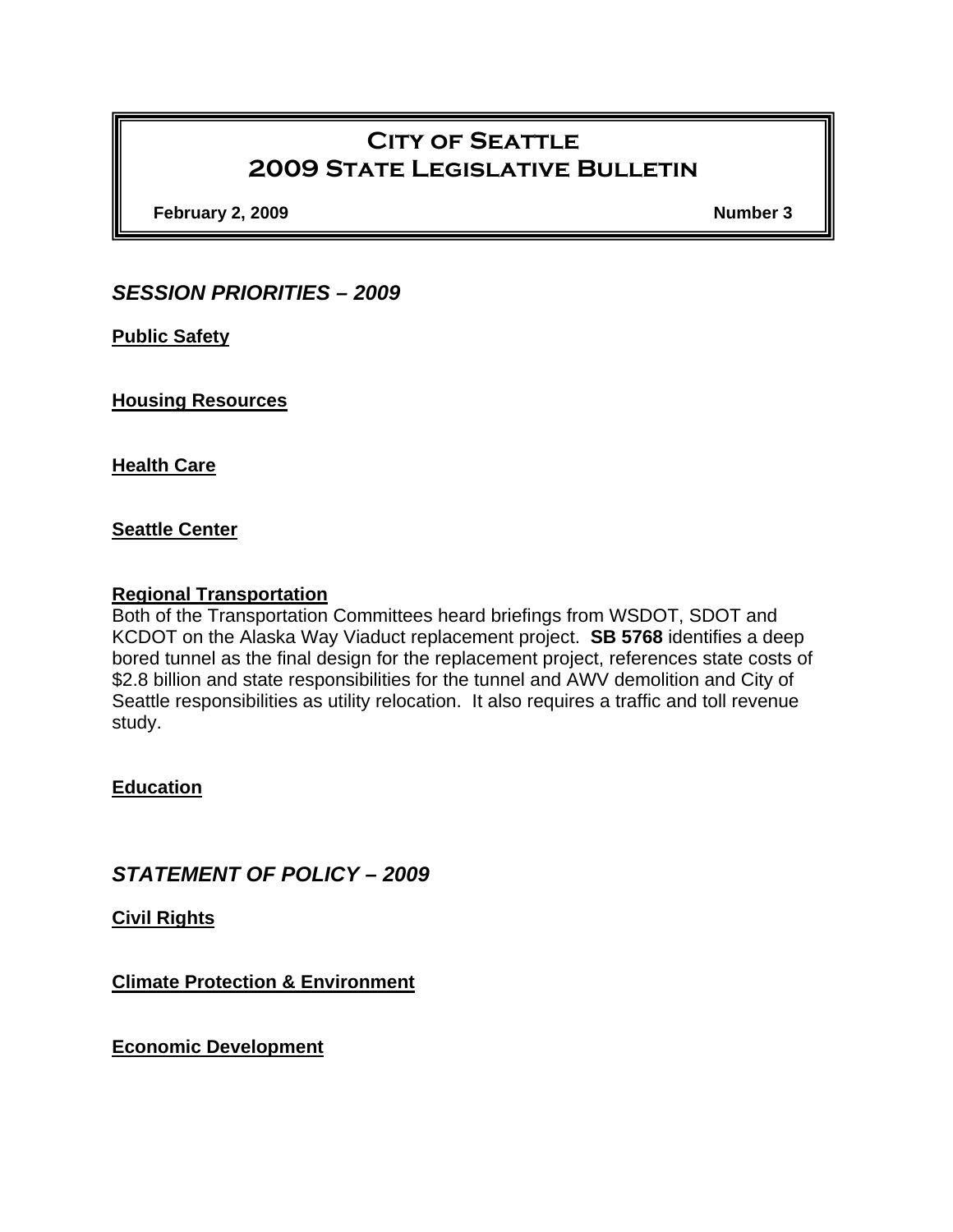## **Education**

## **Elections and General Government**

# **Energy**

## **Growth Management, Land Use and Annexation**

**SB 5321,** extending the time period for cities to access a state sales tax credit to help offset the increased service costs in a newly annexed area, will be heard in the Senate Ways & Means Committee on February 4. Although this bill would allow Seattle to use this tool, the legislation does not reflect the North Highline agreement reached with other jurisdictions. The bill would provide an estimated amount of \$600,000, if Seattle were to annex any portion of the North Highline community. **Seattle supports amending the legislation to reflect the North Highline area agreement.** 

**HB 1710** extends the deadline to January 1, 2015 for cities to access the state sales tax credit for annexations, and reflects the agreement reached regarding the North Highline unincorporated area. **Seattle supports this legislation.**

#### **Hazardous and Solid Waste**

## **Homeland Security and Emergency Management**

#### **Human Services**

#### **Infrastructure/Finance**

**HB 1422,** clarifying that cities may tax brokered natural gas, will be heard in the House Finance Committee on February 5. **Seattle supports this legislation.**

**SB 5301** would allow counties to supplant up to ten percent of the one-tenth sales tax used for chemical dependency and mental health treatment programs. All other funds would continue to go towards new or expanded chemical dependency and mental health treatment services. This bill will be heard in Senate Human Services & Corrections Committee on February 5.

**SB 5630** would expand the use of the second quarter REET to allow the same capital projects as the first quarter. It would also allow funding of park operation and maintenance. This bill will be heard on February 4 in the Senate Ways & Means Committee.